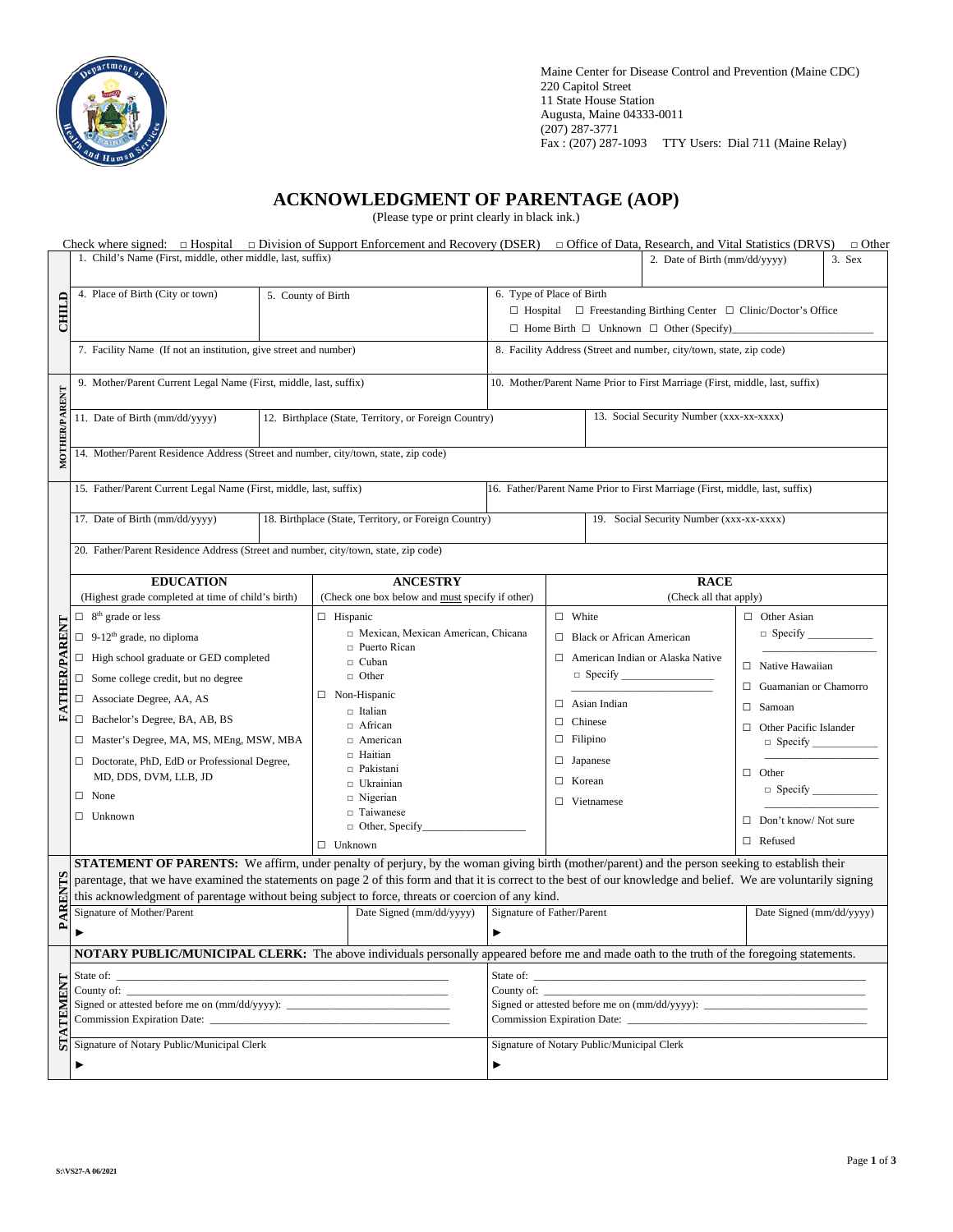# **ACKNOWLEDGMENT OF PARENTAGE (Continued)**

(Please type or print clearly in black ink.)

|                                                                                                                                                                                                                                                                                                                |                                                                                                                                                                                                                                                                                                                                                                                                                                               | Case ID Number                                                                                                                                                                                                                                                                                                              |                            |            |  |  |  |  |  |  |
|----------------------------------------------------------------------------------------------------------------------------------------------------------------------------------------------------------------------------------------------------------------------------------------------------------------|-----------------------------------------------------------------------------------------------------------------------------------------------------------------------------------------------------------------------------------------------------------------------------------------------------------------------------------------------------------------------------------------------------------------------------------------------|-----------------------------------------------------------------------------------------------------------------------------------------------------------------------------------------------------------------------------------------------------------------------------------------------------------------------------|----------------------------|------------|--|--|--|--|--|--|
|                                                                                                                                                                                                                                                                                                                | Child's Name (First, middle, last, suffix)                                                                                                                                                                                                                                                                                                                                                                                                    |                                                                                                                                                                                                                                                                                                                             | Date of Birth (mm/dd/yyyy) | <b>Sex</b> |  |  |  |  |  |  |
| STATEMENTS OF ACKNOWLEDGMENT                                                                                                                                                                                                                                                                                   |                                                                                                                                                                                                                                                                                                                                                                                                                                               |                                                                                                                                                                                                                                                                                                                             |                            |            |  |  |  |  |  |  |
| Mother/Parent<br>Initials                                                                                                                                                                                                                                                                                      | Father/Parent<br>The statements of acknowledgment below must be read to each parent before it is signed, initialed and<br>notarized. Parents must initial each of the statements provided below in order for the AOP to be valid.<br>Initials                                                                                                                                                                                                 |                                                                                                                                                                                                                                                                                                                             |                            |            |  |  |  |  |  |  |
|                                                                                                                                                                                                                                                                                                                | We understand we have the right to talk with an attorney before signing.                                                                                                                                                                                                                                                                                                                                                                      |                                                                                                                                                                                                                                                                                                                             |                            |            |  |  |  |  |  |  |
|                                                                                                                                                                                                                                                                                                                |                                                                                                                                                                                                                                                                                                                                                                                                                                               | We understand once we have signed this acknowledgment, we will be legally responsible for financially supporting<br>this child until at least the age of 18, and until the age of 19 if still in high school. Parents may be required to pay<br>for past medical expenses, birth expenses and child support for this child. |                            |            |  |  |  |  |  |  |
|                                                                                                                                                                                                                                                                                                                | We understand by signing this acknowledgment, we will give this child a legal record identifying each of us as<br>parents. This will enable this child to get access to Social Security or veteran benefits, inheritance rights, life<br>insurance and access to health insurance and medical information.                                                                                                                                    |                                                                                                                                                                                                                                                                                                                             |                            |            |  |  |  |  |  |  |
|                                                                                                                                                                                                                                                                                                                | We understand the completion of an Acknowledgment of Parentage does not involve custody or visitation rights.<br>(Parents must go to court to gain rights.)                                                                                                                                                                                                                                                                                   |                                                                                                                                                                                                                                                                                                                             |                            |            |  |  |  |  |  |  |
|                                                                                                                                                                                                                                                                                                                | We understand that this document will be considered void if another person has already acknowledged parentage or<br>if a court determination has already been done to establish parentage.<br>We understand that this acknowledgment is the equivalent of a court determination of parentage of this child and<br>that a challenge to the acknowledgment is permitted only under limited circumstances and is not allowed after two<br>years. |                                                                                                                                                                                                                                                                                                                             |                            |            |  |  |  |  |  |  |
|                                                                                                                                                                                                                                                                                                                |                                                                                                                                                                                                                                                                                                                                                                                                                                               |                                                                                                                                                                                                                                                                                                                             |                            |            |  |  |  |  |  |  |
|                                                                                                                                                                                                                                                                                                                | Research, and Vital Statistics within 60 days after the Acknowledgment form has been filed and accepted.                                                                                                                                                                                                                                                                                                                                      | We understand that we may rescind this acknowledgment by filing a Rescission form with the Office of Data,                                                                                                                                                                                                                  |                            |            |  |  |  |  |  |  |
| We understand that after 60 days of filing the acknowledgment and a denial of parentage, if applicable, with the<br>Office of Data, Research, and Vital Statistics we must obtain a court determination to rescind or challenge the<br>acknowledgment or denial in order to remove or add a parent.            |                                                                                                                                                                                                                                                                                                                                                                                                                                               |                                                                                                                                                                                                                                                                                                                             |                            |            |  |  |  |  |  |  |
|                                                                                                                                                                                                                                                                                                                |                                                                                                                                                                                                                                                                                                                                                                                                                                               | Parents must check one of the boxes in the below statements in addition to initialing.                                                                                                                                                                                                                                      |                            |            |  |  |  |  |  |  |
|                                                                                                                                                                                                                                                                                                                |                                                                                                                                                                                                                                                                                                                                                                                                                                               | □ We acknowledge that the child subject to this AOP does not already have a presumed, acknowledged, or<br>adjudicated parent.                                                                                                                                                                                               |                            |            |  |  |  |  |  |  |
| OR<br>$\Box$ We acknowledge that the child subject to this AOP already has a presumed parent and does not have another<br>acknowledged or adjudicated parent. It is understood that a <i>Denial of Parentage (DOP)</i> form from the<br>presumed parent is required in order for this AOP to be valid.         |                                                                                                                                                                                                                                                                                                                                                                                                                                               |                                                                                                                                                                                                                                                                                                                             |                            |            |  |  |  |  |  |  |
|                                                                                                                                                                                                                                                                                                                |                                                                                                                                                                                                                                                                                                                                                                                                                                               |                                                                                                                                                                                                                                                                                                                             |                            |            |  |  |  |  |  |  |
|                                                                                                                                                                                                                                                                                                                |                                                                                                                                                                                                                                                                                                                                                                                                                                               | If genetic parent choose one:                                                                                                                                                                                                                                                                                               |                            |            |  |  |  |  |  |  |
|                                                                                                                                                                                                                                                                                                                |                                                                                                                                                                                                                                                                                                                                                                                                                                               | $\Box$ We acknowledge that there has not been genetic testing regarding this child's parentage but we swear the person<br>signing the acknowledgment believes himself to be the biological father of this child.                                                                                                            |                            |            |  |  |  |  |  |  |
|                                                                                                                                                                                                                                                                                                                |                                                                                                                                                                                                                                                                                                                                                                                                                                               | <b>OR</b><br>$\Box$ We acknowledge that there has been genetic testing and that the acknowledging man's claim of parentage is<br>consistent with the results of the testing.                                                                                                                                                |                            |            |  |  |  |  |  |  |
|                                                                                                                                                                                                                                                                                                                | $\Box$ Single Mother<br>OR                                                                                                                                                                                                                                                                                                                                                                                                                    |                                                                                                                                                                                                                                                                                                                             |                            |            |  |  |  |  |  |  |
|                                                                                                                                                                                                                                                                                                                |                                                                                                                                                                                                                                                                                                                                                                                                                                               | □ Married or Formerly Married Mother:                                                                                                                                                                                                                                                                                       |                            |            |  |  |  |  |  |  |
|                                                                                                                                                                                                                                                                                                                |                                                                                                                                                                                                                                                                                                                                                                                                                                               | If the mother was married and the child was born within 300 days after the termination of the marriage, the<br>name of the spouse shall be entered on the child's birth certificate unless parentage has been established.                                                                                                  |                            |            |  |  |  |  |  |  |
|                                                                                                                                                                                                                                                                                                                |                                                                                                                                                                                                                                                                                                                                                                                                                                               | If a DOP is not signed by the presumed parent, do not proceed. The AOP and DOP may be filed<br>separately or simultaneously, but neither is valid until both are filed.                                                                                                                                                     |                            |            |  |  |  |  |  |  |
| We have read and understand the instructions provided. We understand the legal consequences of and the rights and<br>responsibilities that arise from signing the acknowledgment. We have authenticated, under penalty of perjury the<br>above statements are correct to the best of our knowledge and belief. |                                                                                                                                                                                                                                                                                                                                                                                                                                               |                                                                                                                                                                                                                                                                                                                             |                            |            |  |  |  |  |  |  |